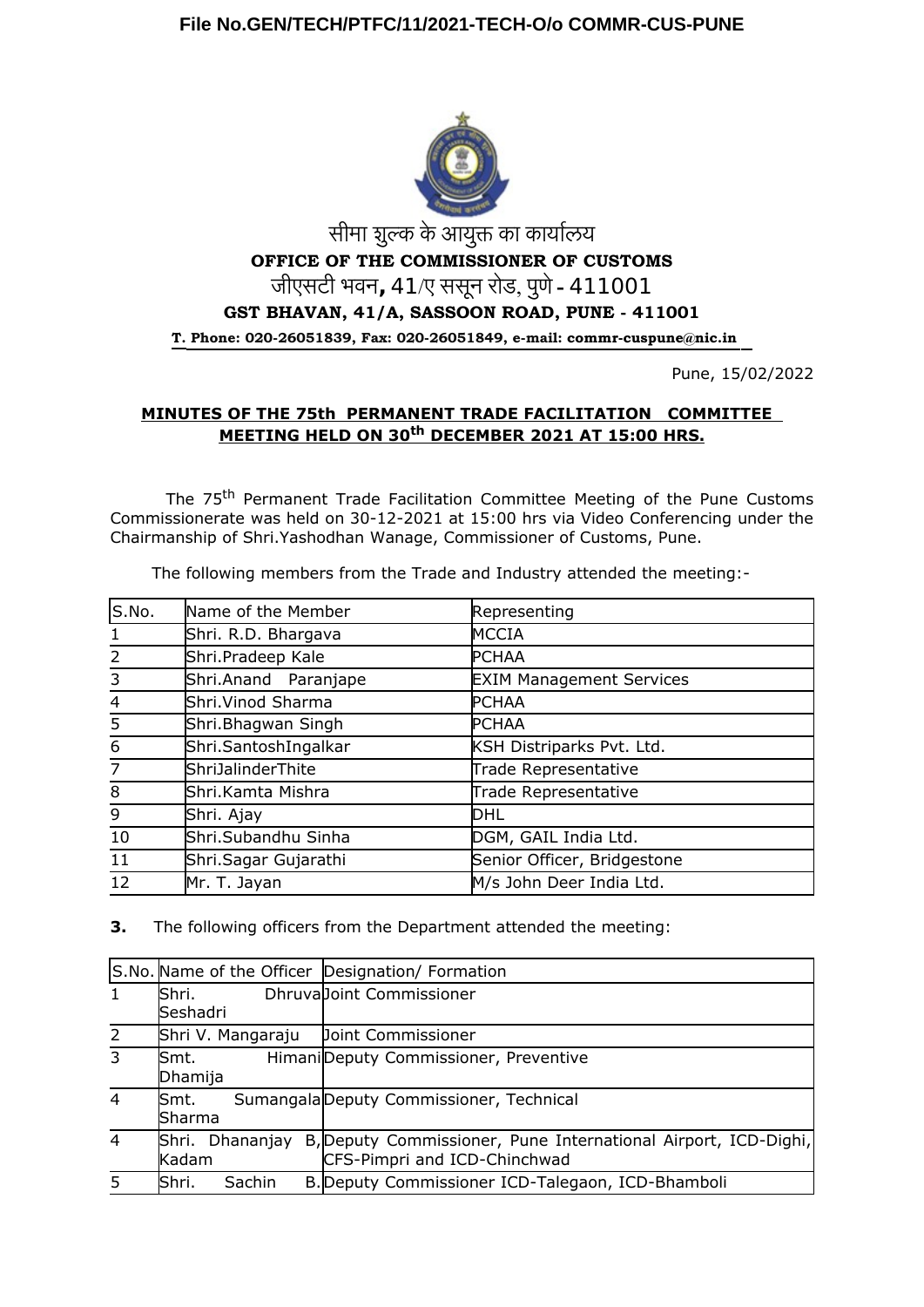|   | Ghagare          |                                                             |
|---|------------------|-------------------------------------------------------------|
| 5 | Shri. Amit Nayak | Deputy Commissioner, Ratnagiri/Dapoli / Sindhudurg Division |
| 6 | Smt.<br>Kulkarni | SavaniSuperintendent Technical-III(TPSC)                    |
|   |                  | Smt. Sunita Jagtap Superintendent Technical-III             |

**4**. The Chairman welcomed all the PTFC members and departmental officers present in the meeting via Video Conferencing.

**5.** Shri Dhruva Seshadri, Joint Commissioner, also welcomed all the members and introduced the Departmental Officers present in the meeting in person/On-line at the Conference Hall to the Trade.

The following issues were discussed based on agenda points submitted from the trade/ stakeholders:

# **Point No.1 :Challenges faced under Faceless assessment of Bills of Entry under CAROTAR**(forwarded by PCHAA (Shri Pradeep Kale))

Certain members brought to the notice of the PTFC, instances wherein, at the time of taking final out of charge, an error message viz. "OOC cannot be given. Contact System R Manager" was being displayed, particularly in cases where FTA notification benefits are claimed and Form-I is being uploaded by the importer in terms of the CAROTAR, 2020. They also informed that the process of sending back the B/E for provisional assessment, even when the importer has executed bond and bank guarantee from beginning, etc. takes around 5-6 working days, leading to extra detention and demurrage being incurred by the importers.

They also requested to refer to the Standing Order No 40/2020 dated 02.11.2020 issued by JNCH and Standing Order No 26/2021 dated 27.08.2021 issued by JNCH Customs in terms of Board Instructions No 18/2021

Members of PCHAA suggested that:

- i. All Bills of entry need not be forwarded for Provisional assessment. Only in cases where specific information is required for verification, only then provisional assessment may be carried out.
- ii. Request for an assessment to be completed within 24 hours to avoid any delays.
- iii.Request for necessary Standing Instructions or Circular to be issued.

In reply to this, Shri. Dhruva Seshadri, Joint Commissioner stated that the assessing officers are complying with the extant Board Circular and Certificates of Origin are sent for verification only in rare cases. He also informed that the system alert, which is not an error, is binding on the officers.

**Action proposed:** It was decided that long pending CAROTAR verifications would once again be taken up with the Board, and that possibility of issuing a standing order along the similar lines of JNCH in this context would be examined.

#### **(Action: DC (Technical))**

# **Point No. 2: Part delivery of FCL import consignments at ICDs in Pune**

(forwarded by PCHAA (Shri. Pradeep Kale))

Members of trade expressed difficulties faced due to partial arrival of containers belonging to a single Bill of Entry filed at ICD's, wherein the balance containers arrive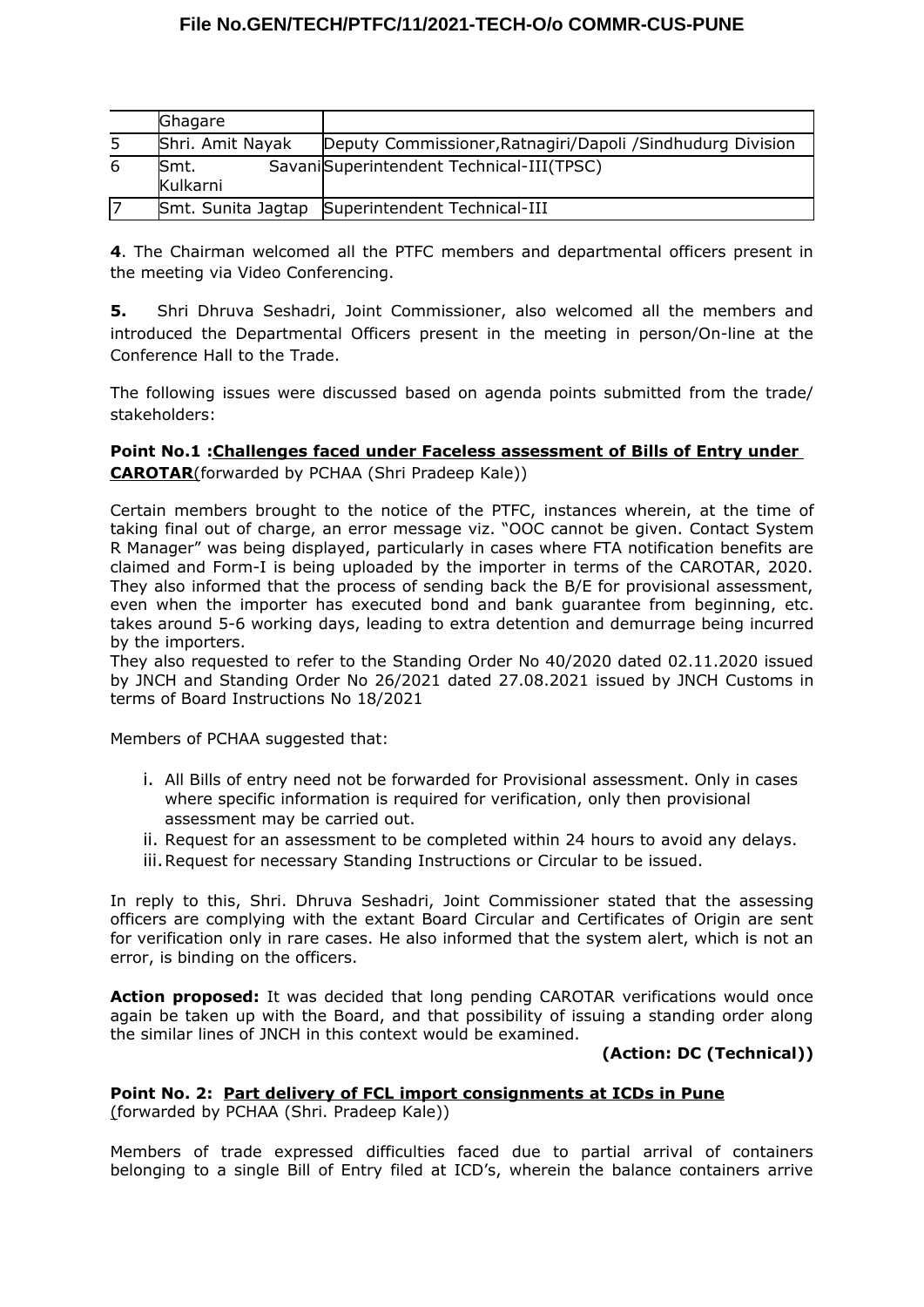belatedly due to various reasons such as congestion at port, shortage of vehicles, difficulty in movement and locating containers at port. It was submitted that the present system of awaiting the arrival of the last container of BE for carrying out goods registration, and absence of provision for partial examination/delivery, was leading to increased detention charges, ground rent, and reduced availability of containers.

It was suggested by members of the trade that manual permission may be given to clear part consignments, and that a Public Notice may be issued permitting part clearance, in line with other Customs sites such as Ludhiana wherein such procedures are already in place.

Shri Yashodhan Wanage, Commissioner of Customs directed that the possibility of issuing a standing order/public notice enabling partial delivery of consignments, may be examined.

### **(Action: DC (Technical))**

### **Point No.3: Conducting "G category" examination under CBLR on annual basis.**

PCHAA informed that currently, examination for G Card category is being conducted every two years. They requested the Commissionerate to conduct the examination for G Card category ( in terms of CBLR Regulation 13 (5)) every year and preferably in a fixed month, as availability of operational staff for Custom Brokers is very important for timely clearance of EXIM consignments at Custom Stations and ICDs,

The Commissioner of Customs directed the concerned officers to examine the possibility of holding G card Category Examination at a fixed time every year, possibly around the month of April-May.

### **(Action:- DC (CBS))**

### **Point No.4: "AEO-LO" Status of Custom Broker to be printed on Shipping Bill or Bill of Entry as the case may be.**

PCHAA reiterated the same point which was taken in 74<sup>th</sup> PTFC meeting held on  $17<sup>th</sup>$  February'2021 as Para No.5 and as per minutes of the meeting, it has been sent to CCU for further necessary action. In this connection, they informed that necessary changes in EDI systems are not yet reflected and that the AEO-LO status of Customs Brokers was still not getting printed.

#### **Point No.5 : Custom Brokers license issued by Pune Custom Commissionerate, Principal and Parent Commissionerate is Pune, Custom Broker need to register through Mumbai Custom House CB Section.**

PCHAA reiterated the point taken in 74<sup>th</sup> PTFC meeting held on  $17<sup>th</sup>$  February'2021 as Para No.6 and as per minutes of the meeting, it has been sent to CCU for further necessary action.

They informed that the difficulty still persists and accordingly requested take up the matter CBIC and DG Systems once again, in order to allow registration of Customs Broker licenses issued in Pune, through System Manager at Pune itself.

Shri. Dhruva Seshadri, Joint Commissioner mentioned that both the points 4 & 5 have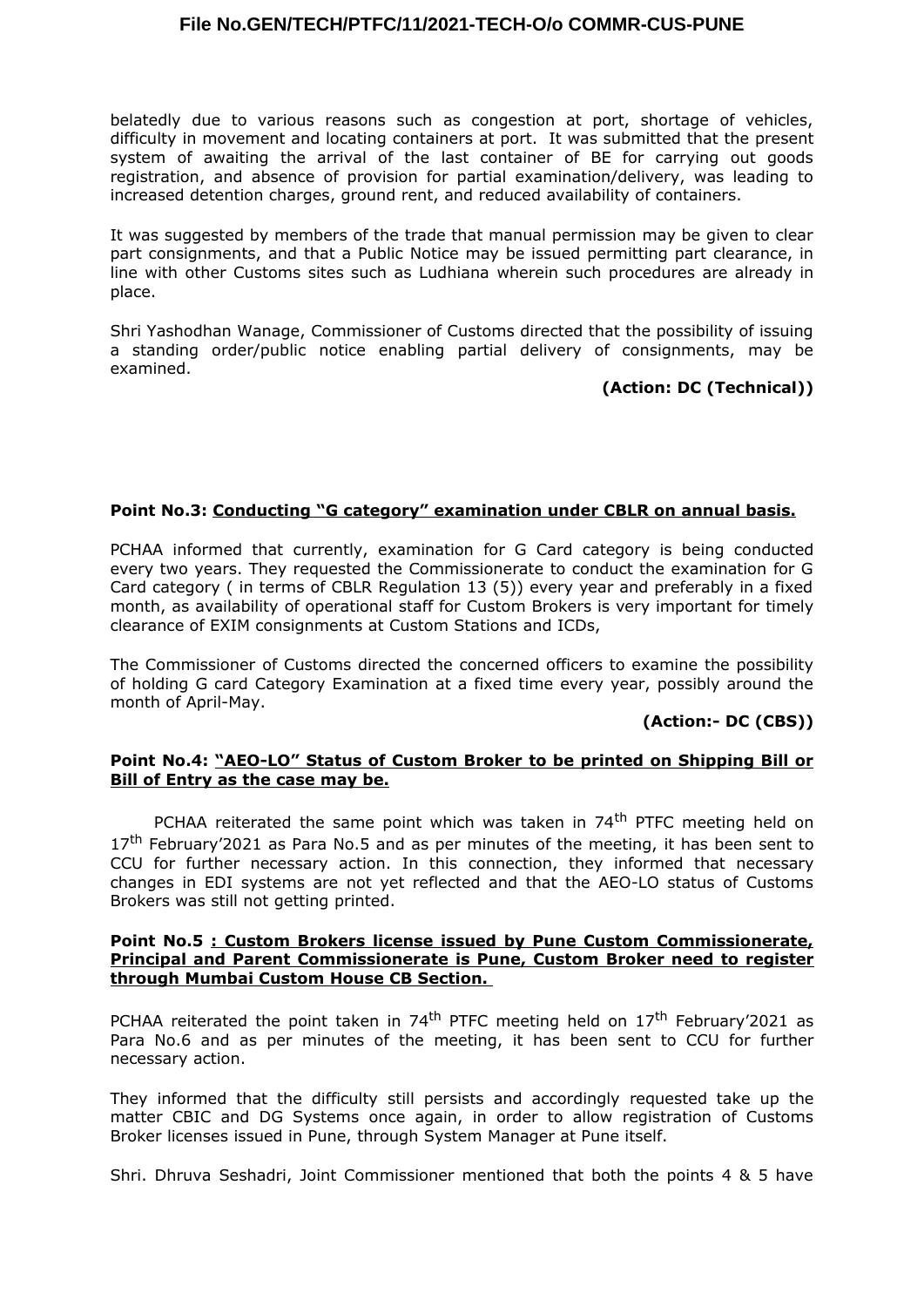been taken up earlier twice and also in the previous PTFC meeting and would be taken up again. He also informed that the final decision on both matters would lie with DIC, Board or DG Systems as the case may be.

# **(Action: DC (EDI) for point nos. 4 & 5)**

### **Point No.6: Auto Capture of Data from ICDs to Gateway Port / Airport**

Shri Vinod Sharma, PCHAA stated that in case of Export Cargo / Containers, the manual feeding of data in the 'allowed for shipment request' (ASR), local EGM and Gateway EGM, is prone to human error, resulting in data mismatch, EGM errors and consequently delay in sanction of Drawback and IGST Refunds.

He suggested that auto capturing of data from shipping bill, while filling up the ASR and EGM fields, would reduce human error and time required for feeding the export stuffing report. This will also result in timely release of IGST refunds and Drawback claims. He requested for kind support for this.

In this regard, the Commissioner of Customs informed that the suggestion would be taken up with DG systems.

# **(Action: DC (EDI))**

### **Point No.7: Development of facilities and traffic for cargo movement Inbound and Outbound from Pune International Airport at Lohegaon.**

Shri Vinod Sharma, PCHAA explained that despite Pune being an industrial hub and having huge agricultural production in surrounding areas, exports and imports from the region continue to be predominantly via Mumbai International Airport. He added that Pune Airport is limited by the shortage of storage facility, handling equipment, labour etc, and there is a felt need to upgrade the facilities in order to handle International Cargo movement without any limitations of size, numbers and weight.

He suggested that, a special committee of various stakeholders could be formed to study the issue, call for stakeholder suggestions and work towards development of cargo facilities at Pune International Airport.

In this regard the Commissioner of Customs directed that a small, focused group of willing persons could be constituted with inputs from the stakeholders.

#### **(Action: DC (Technical))**

#### **Point No. 8: Pendency of AFS application**

Shri. Vinod Sharma also informed that, ICD Dighi has applied for Air Freight Stations but this application is pending at Delhi. The process of permission for AFS is taking considerable amount of time.

The Commissioner of Customs directed the officers to examine the status of the AFS application.

#### **(Action: DC (Technical))**

#### **Point No.9 :Point raised by Shri. Sagar Gujarathi , Senior Officer, Bridgestone India Pvt. Ltd., Chakan**

Shri. Sagar Gujarathi expressed that in case of M/s Bridgestone India Pvt. Ltd., verification request under CAROTAR has been sent to nodal officer 4 months prior, and feedback was pending. He expressed that their working capital is blocked for long periods of time due to bank guarantees furnished in the course of provisional assessment. He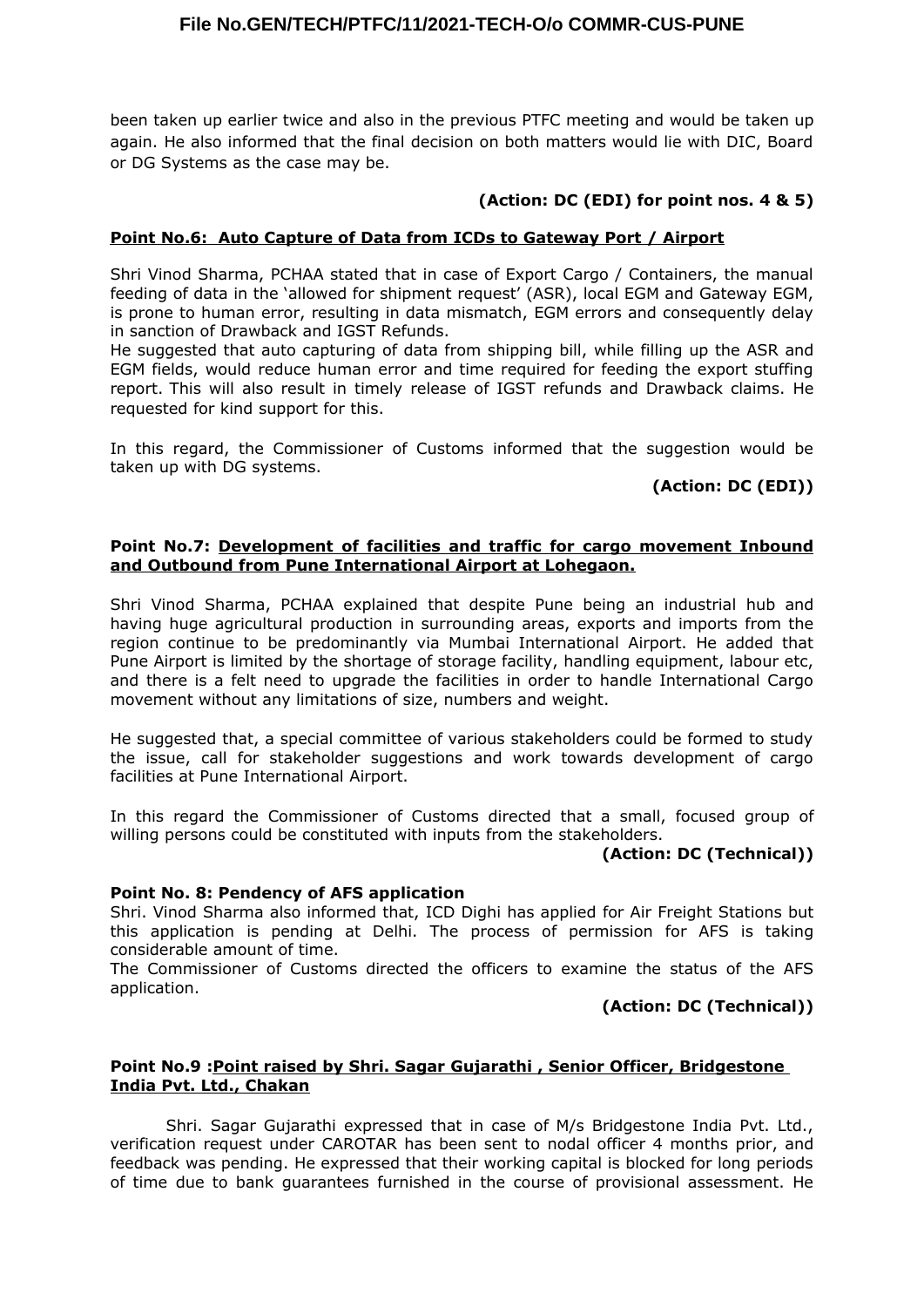requested the Commissionerate to get the decision quickly from the nodal officer. He also expressed difficulties in Faceless Assessment, particularly queries insisting on SVB letter and supporting documents in cases where supplier is an unrelated party.

In reply to this Shri. Dhruva Seshadri, Joint Commissioner stated that the Commissionerate would follow up with CBIC to expedite the verification process. He also informed that in case of undue delays in clearance, the trade may approach the Turant Suvidha Kendra, for escalation of grievances to the various National Assessment Centers/ FAG nodal commissionerates.

# **Action:- Point Closed**

# **Point No. 10 :Point raised by Shri. Siddharth Kambale, JSW Steel Ltd., Dolvi**

Shri Kambale had expressed the following grievances through email:

(i) Reassessment of Bills of Entry with addition of Social Welfare Surcharge @10% on BCD, whereas BCD shows 0% in EDI system.

(ii) He further requested that assessment may be facilitated without insistence of signature on Certificate of Origin in case of imports from Least Developed Countries, and quoted Circular No. 19/2021-Customs dt. 16-8-2021 in this regard.

(iii) He had also requested for facilitation of assessment of Bill Of Entry by (PAG) Port Assessment Group.

In response to the above points, Shri. Amit Nayak, Deputy Commissioner , Ratnagiri, submitted as follows:

With regard to Point no. (i), he submitted that the matter is subjudice and that the importer has already filed an appeal, for which decision was awaited.

With regard to Point no. (ii), DC Ratnagiri submitted that the party is very much capable of submitting signed original copies as has been done in the recent past. Therefore the importer's request to accept unsigned copies appears unreasonable to the extent that the reason for the same is not due to Covid Disruptions, which is the very purpose of the circular 18/2020 whose reference is found in circular 19/2021. However on being asked whether the said circular has been revoked or in force, it is submitted that the circular does not contain any sunset clause and appears to be in force.

The Commissioner of Customs, Pune directed the officers to examine such cases of Bills of Entry and assess the same in terms of the extant Circulars.

As regard point no. (iii), Shri. Amit Nayak, Deputy Commissioner replied that assessment by Port Assessment Group is only allowed in exceptional cases. The DC also explained the grievance of the importer, ie. their request for discharge of goods into another vessel at anchorage for coastal discharge at their factory located at Dolvi, in order to save berthing / unloading time.

Shri Yashodhan Wanage, Commissioner of Customs directed the DC (Ratnagiri) to examine the issue in detail to ascertain if a solution could be arrived at within the framework of law.

# **(Action: DC (Ratnagiri) – to pursue with custodian)**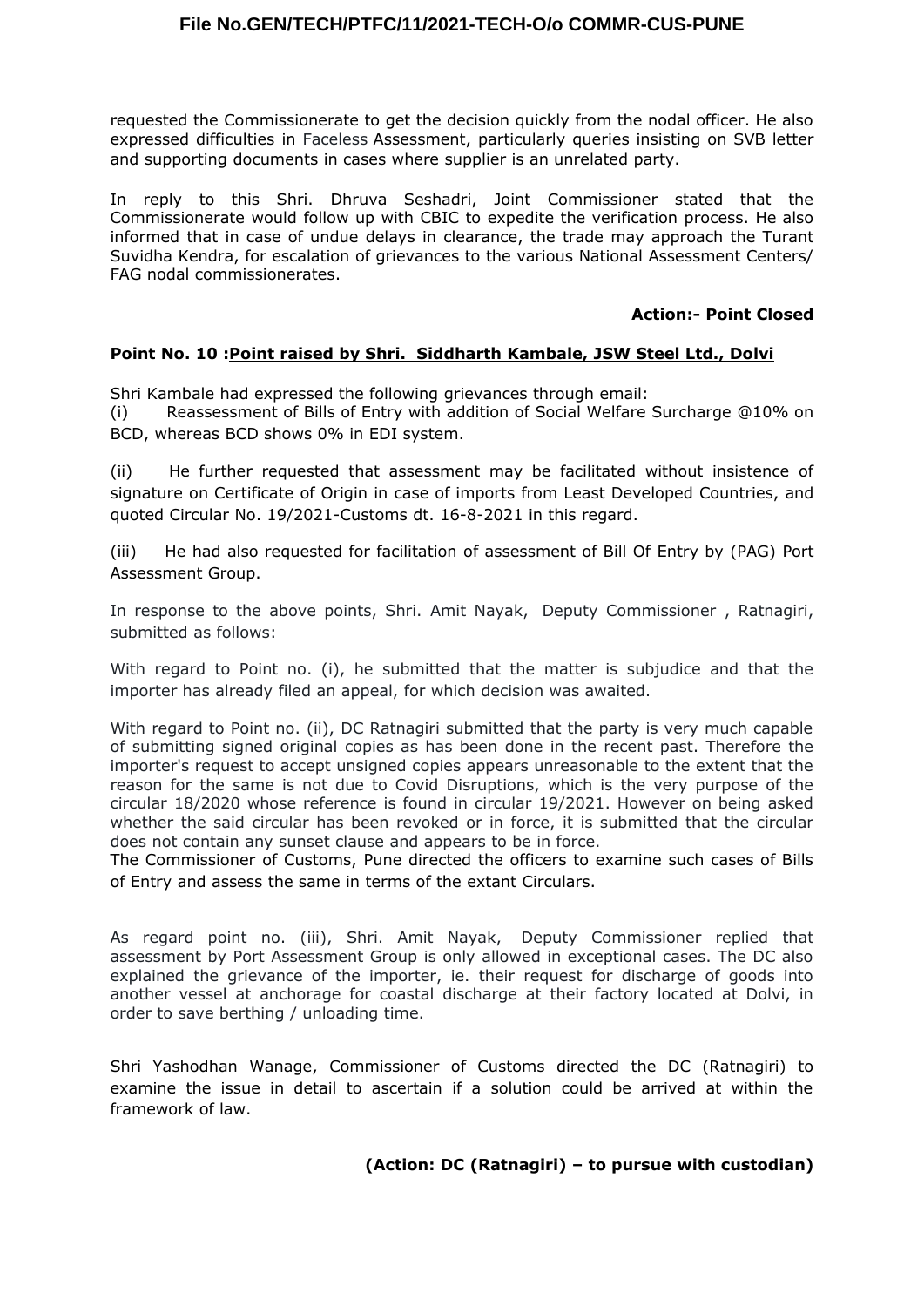# **Point No. 11 :Point raised by Shri. Shailendra Voleti, GM (Mktg. – Int'l LNG), GAIL India Ltd.**

Shri Shailendra Voleti raised an issue pertaining to Out Of Charge (OOC) for LNG cargoes being imported by GAIL at KLL Dabhol LNG terminal.

Shri Amit Nayak, DC Dapoli described the problem in detail. KLL i.e Custodian has notified only the jetty area of their terminal. No storage tanks are notified as of today, nor has EDI connection been provided. Therefore, once cargo is discharged from the vessel, it is stored in storage tanks outside the Customs Notified Area. Therefore, the same is being cleared for home consumption as soon as discharge begins. However, as stipulated under section 45, goods can be cleared for home consumption only after a written order i.e. Out of Charge is granted by the proper officer. Since no EDI system has been made available by the custodian, the process is completed at Dapoli Division Office where EDI system is available. The importer therefore is requesting to allow discharge of cargo outside Customs Area, inside the storage tanks, prior to Out of Charge.

The Divisional DC further stated that the issue could be resolved by notification of storage tanks as part of the custom area. He also informed that no application seeking notification of the storage tanks as part of customs area had been received from the custodian till date despite them being informed.

The Commissioner of Customs, Pune informed that action would lie with the Custodian for applying for extending the notified area to include the storage tanks, and then the Commissionerate would examine the application on merits and allow if deemed fit.

# **(Action: DC (Dapoli) – to pursue with custodian)**

#### **Point No. 12: Issues related to upcoming budget updation and changes in HSN code.**

Sh Raj Deepak Bhargava, Avignon Shipping, raised a concern regarding possible charging of late fees in the context of late filing / amendments in Bills of Entry during the transition to the new HSN codes w.e.f. 01.01.2022.

The Joint Commissioner, EDI informed that regarding the transition, importers would have the option to file the B/E with the old HSN codes if filed before 1.1.2022, and the B/ E would have to be recalled and reassessed in accordance with new HSN code, based on date of Entry Inward as per the provisions of Section 15 of the Customs Act. If B/E is filed on or after 01.01.2022, then the new HSN codes would anyway be available for filing.

#### **(Point Closed)**

#### **Point No. 13: Issues related to Faceless Assessment of Dredgers/Vessels etc.**

Shri Adesh More, M/s Boskalis Dredging India Pvt. Ltd. informed that bills of entry filed by them for import of vessels, dredgers etc. are going to faceless assessment groups and unnecessary queries are raised which adds to the dwell time and costs of the importer. Hence he requested that such assessments may be done expeditiously and with minimal queries.

Shri Dhruva Seshadri, JC, EDI informed that in terms of Circular No. 14/2021- Cus. dt. 07.07.2021, the Chief Commissioner, Pune Zone is the Co-convenor of the NAC for Group 5S which deals with assessment of vessels etc. and any specific instances of undue delays may be informed either to Pune Customs Commissionerate or to the CCO, Pune Zone for redressal.

#### **(Point Closed)**

#### **Point No. 14: Issues related to Refund of Project Cargo**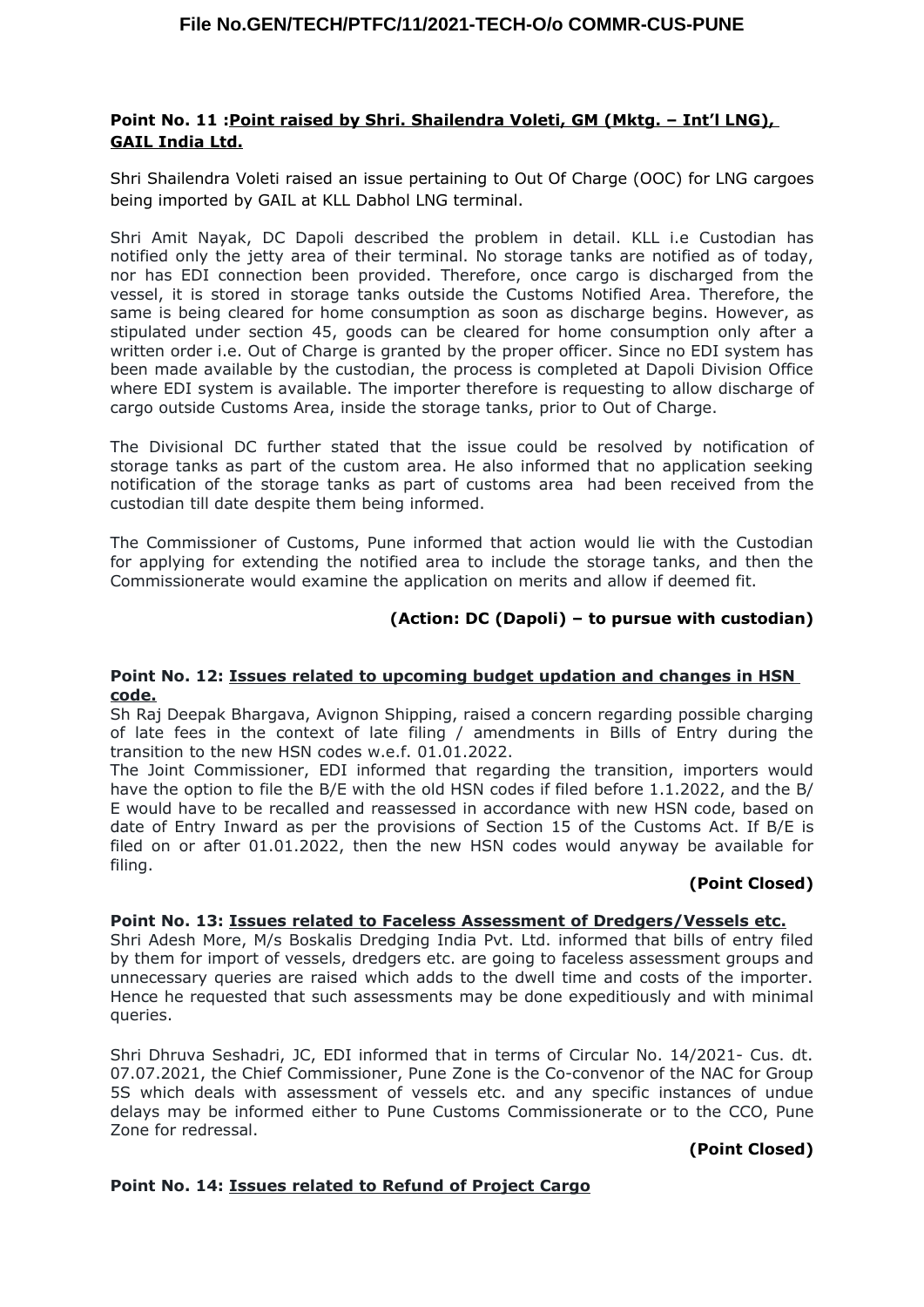Shri Adesh More, M/s Boskalis Dredging India Pvt. Ltd. informed regarding instances of refund wherein after a lapse of a few months they receive a show cause notice for return of the refund amount paid along with interest, and though they are paying the interest this is causing confusion and financial unpredictability. He informed that the refund should be given once and for all after examining all aspects.

### **(Action:- DC (Ratnagiri) to examine)**

### **Point no. 15: Issues related to non-updation of EGM in the Shipping Bill**

Shri Govind Soni, GE India Pvt. Ltd., Chakan informed regarding 26 Shipping Bills filed by them at ICD Talegaon wherein neither the ICD's EGM nor Gateway EGM were updated, leading to certain difficulties.

He was requested to share the specific details of the Shipping Bills and attempt to resolve the issue with the assistance of officers at ICD Talegaon.

# **(Action: DC (ICD Talegaon))**

# **COMPLIANCE TO THE PARAS RAISED IN THE 74th PERMANENT TRADE FACILITATION COMMITTEE MEETING HELD ON 17th February, 2021 AT 16:00 HRS were discussed:-**

**Point 1:-** Shri. Anand Paranjpe, Exim Management submitted that in JNCH, the port code is same and hence 38 or more CFS' are covered under one registration. He requested for a similar procedure to be followed in Pune by shifting the registration to EDI or any other section in Pune Customs Headquarters and make the process online, in order to save time.

**Action Taken**:- It was agreed to examine the matter and issue a Public Notice/ Trade Notice if deemed fit.

# **(Action: DC (EDI))**

**Point 2:-** Shri. Vinod Sharma, Best Agencies had raised an issue regarding first time imports, specificially the requirement of manufacturer importers to first inform the Customs site/ICD of import, and the subsequent obtaining of NOC from Headquarters SIIB, which takes sometimes 6 to 7 days. He suggested that, in order to reduce the dwell time, a simple intimation should be accepted in case of manufacturers; and in case of traders SIIB can examine the goods as per their norms.

Further Shri Anand Paranjpe discussed the need to review of the P.N.37/2020 parano.6 regarding first time import verification. He emphasized the need for clarity on whether the NOC has to be taken from SIIB/Headquarters compulsorily or at the discretion of the DC/AC of the ICD.

The concerned officers informed that no cargo is held up for want of SIIB approval on a regular basis. They also informed that in most cases, KYC documents are submitted well in advance and in rare cases where cargo is urgent and KYC is pending, filing of B/E is allowed and SIIB NOC is only required before OOC.

# **(Action : DC(SIIB))**

**Point 3:** Shri. Pradeep Kale, Customs House Agents Association, Pune presented his point regarding delay in generation of the LEO/Gate pass of shipping bills. He informed that, sometimes it takes 4 Hours. The operation staff and custodian staff needs to wait till shipping bill or gate pass gets generated and container or CBT moves out of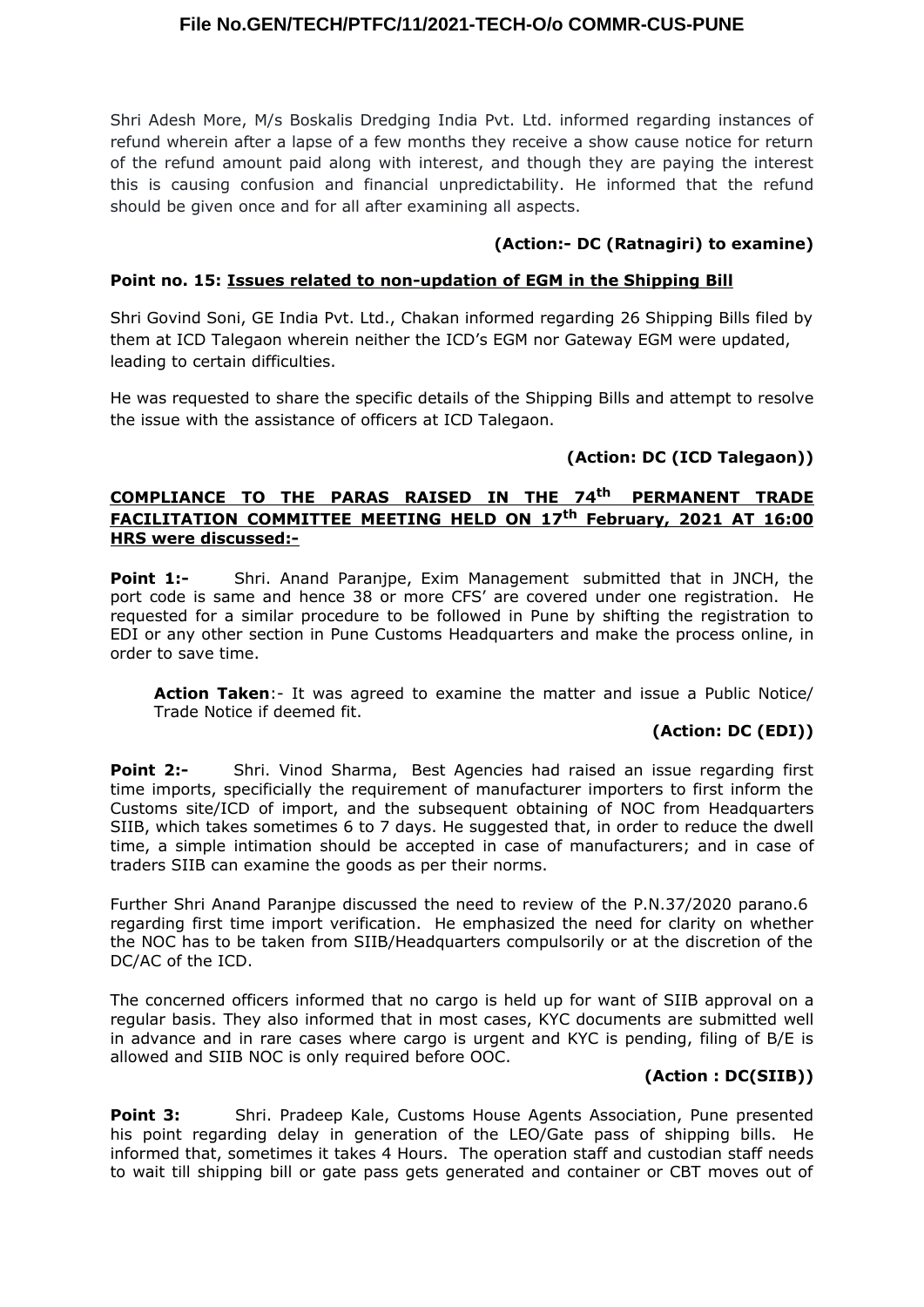ICD. The same should generated immediately as soon as LEO given by the officer.

It was informed that the issue has been resolved after specific instances were pointed out to systems.

# **(Point closed)**

**Point 4:** Shri. Pradeep Kale, PCCHA raised a concern regarding late filing charges in case of transition periods (eg. Budget updation) due to mandatory filing of prior bill of entry as per Finance Bill 2021.

He informed that now the trade had adapted to the scenario of mandatory filing of prior bills of entry and clearance has been proceeding smoothly.

# **(Point closed)**

**Point 5:**Shri Pradeep Kale, PCCHA submitted point that,when BE Numbers are not being generated due to EDI system issues or EDI system down, he has requested that late filing waiver should be automatically considered by the system instead of separate Public Notice.

On this point, Shri Dhruva Seshadri, JC EDI reiterated that late fee waiver is at the discretion of the assessing officer and hence in deserving cases the officers are already considering the request for late fee waiver where applicable. Further, in situations where known system issues or downtime is encountered, Public notice is being issued for blanket waiver of late fees for a specified period.

### **(Point Closed. Similar PN has also been issued for Budget Updation 2022 on 02.02.2022.)**

**Point 6:-** Shri. Rajdeepak Bhargava, Director, Avignon Shipping Ltd., had pointed out the issue which the trade are facing on a regular basis. Due to changes made in Notfn. No. 50/2017 the CHA 47079000 were put under condition 9 which is mandatory for IGCRD instead of End use Bond which was the practice. He suggested that if the trade had been given sufficient notice (eg. 15 days) the disruption could have easily been avoided.

#### **(No Action as this issue has already been resolved by DG Systems. Hence point closed.)**

Smt. Himani Dhamija, Deputy Commissioner proposed the vote of thanks.

This is issued with the approval of the Commissioner of Customs, Pune.

**( Dhruva M. Seshadri) Joint Commissioner**

Digitally Signed by Dhruva Mandalam Seshadri Date: 15-02-2022 12:49:45 Reason: Approved